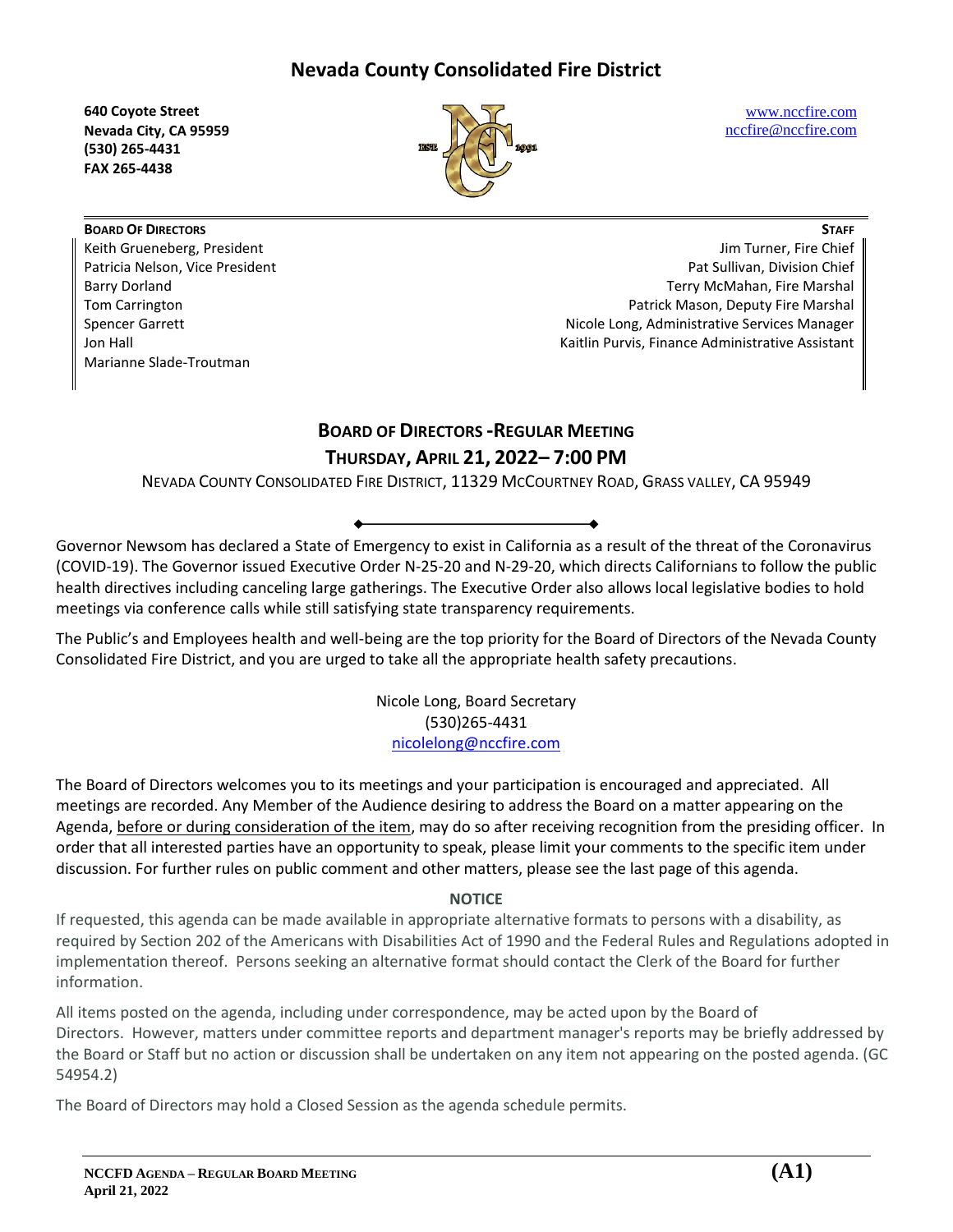## **STANDING ORDERS:**



## **\*PUBLIC COMMENT FOR ITEMS NOT ON THE AGENDA**

*Per CA Government Code 54954.3*

*This is the time for any member of the public to address the Board on any item not on this Agenda that is within the subject matter jurisdiction of the NCCFD Board. Please wait for recognition from the presiding officer. The Board generally cannot act on or discuss an item not on the agenda. However, the Board may "briefly respond" to comments or questions from the members of the public. Please see the rules for public comment at the end of this agenda.*

#### **CONSENT CALENDAR**

*These items are considered to be routine and may be enacted by one motion by the Board of Directors. There will be no separate discussion of these items. If discussion is desired, any board or staff member or interested party may request that an item be removed from the Consent Calendar to be considered separately.* 

- 1. Acceptance of Minutes March 17, 2022
- 2. Fund Balances, Check History Report and Credit Card History Report

#### **COMMITTEE REPORTS**

**STANDING COMMITTEES**

**AD HOC COMMITTEES**

FINANCE/BUDGET: **HALL, Slade-Troutman**  PERSONNEL: **Carrington, Garrett, Nelson**

BOARD POLICY AND PROCEDURES: **Grueneberg** CONSOLIDATION: **Grueneberg, Dorland, Carrington**

**LOCAL AGENCY ASSIGNMENTS** 

NEVADA COUNTY FIRE AGENCY (JPA): **Garrett, Turner**

## **NEW BUSINESS**

- 3. Discussion and possible action, Extension of Captain Eligibility List. **Chief Sullivan**
- 4. Discussion and possible action, Resolution 22-07, Amending 21/22 Fiscal Year Budget. **Chief Turner**

**ADJOURNMENT**

## **CHIEF'S MONTHLY REPORT**

## **\*BOARD DISCUSSION**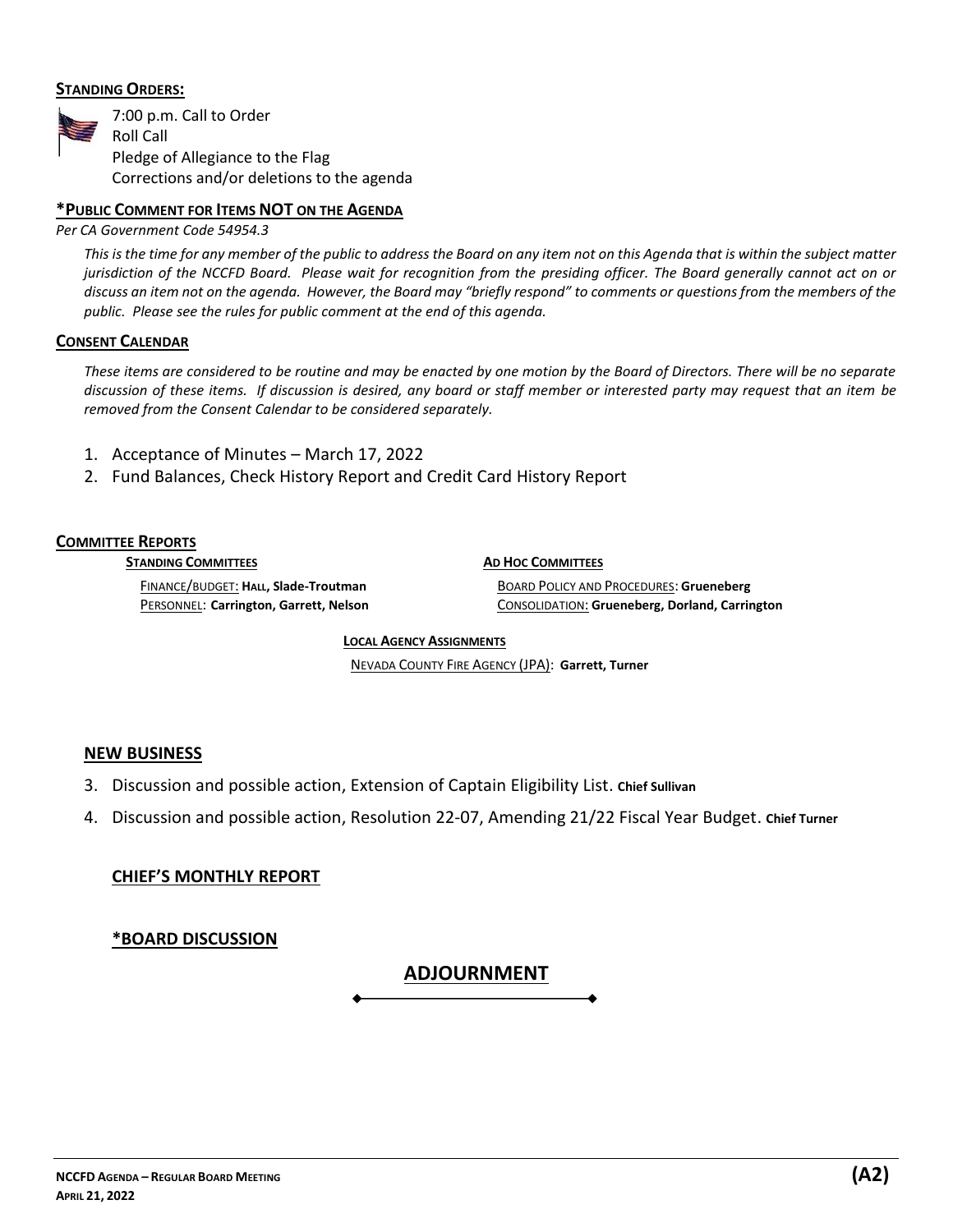#### *Board Meeting Schedule* All Regular Board Meetings will take place on the third Thursday of the month.

## *Copies*

Copies of the agenda documents relative to an agenda item may be obtained at the Administrative Office, 640 Coyote Street, Nevada City, CA 95959, at a cost of \$1.00 dollar per page.

## *Board Meeting Notices*

This Regular Meeting Agenda was posted *72* hours in advance of the meeting at the following locations: Nevada County Consolidated Fire District: Administration Office, 640 Coyote Street, Nevada City; Station 86, 12337 Banner Lava Cap Rd, Nevada City; Station 88, 14400 Golden Star, Grass Valley; Station 89, 11833 Tammy Way, Grass Valley; and on our website address at http://www.nccfire.com. Our e-mail address is [nccfire@nccfire.com.](mailto:nccfire@nccn.net)

## *Rules Applying to Public Comments (as provided by CA Government Code Section 54954.)*

A. Members of the public wishing to address the Board upon any subject within the jurisdiction of the Nevada County Consolidated Fire District may do so upon receiving recognition from the presiding officer at the appropriate time. You may address the Board on any agenda item prior to Board Action. If you wish to address the Board on an item not on the agenda, you may do so during the General Public Comment period. Understand that no action may be taken on an item not on the agenda.

> — Where necessary for the orderly operation of the meeting, the presiding officer may limit public comment during the public comment period or public hearing to no more than five minutes per individual.

B. After receiving recognition, please stand and state your name, as all meetings are being taped. Note that stating your name is a voluntary act and is not required.

C. Members of the public may submit written comments on any matter that is listed on the agenda or for general public comment. You may submit written comments on any matter by U.S. Mail addressed to 640 Coyote Street, Nevada City, CA 95959 or by e-mail t[o nicolelong@nccfire.com.](mailto:nicolelong@nccfire.com) For comments to be read at the meeting and entered into the minutes they must be received no later than 8:00 a.m. on the morning of the noticed meeting.

## D. **All documents to be presented to the Board of Directors shall be given to the Secretary of the Board for distribution (original and seven copies) prior to the Call of Order of meeting.**

E. Complaints against any individual District employee cannot be brought up in open meeting directly. The District will only consider such a complaint if submitted in writing.